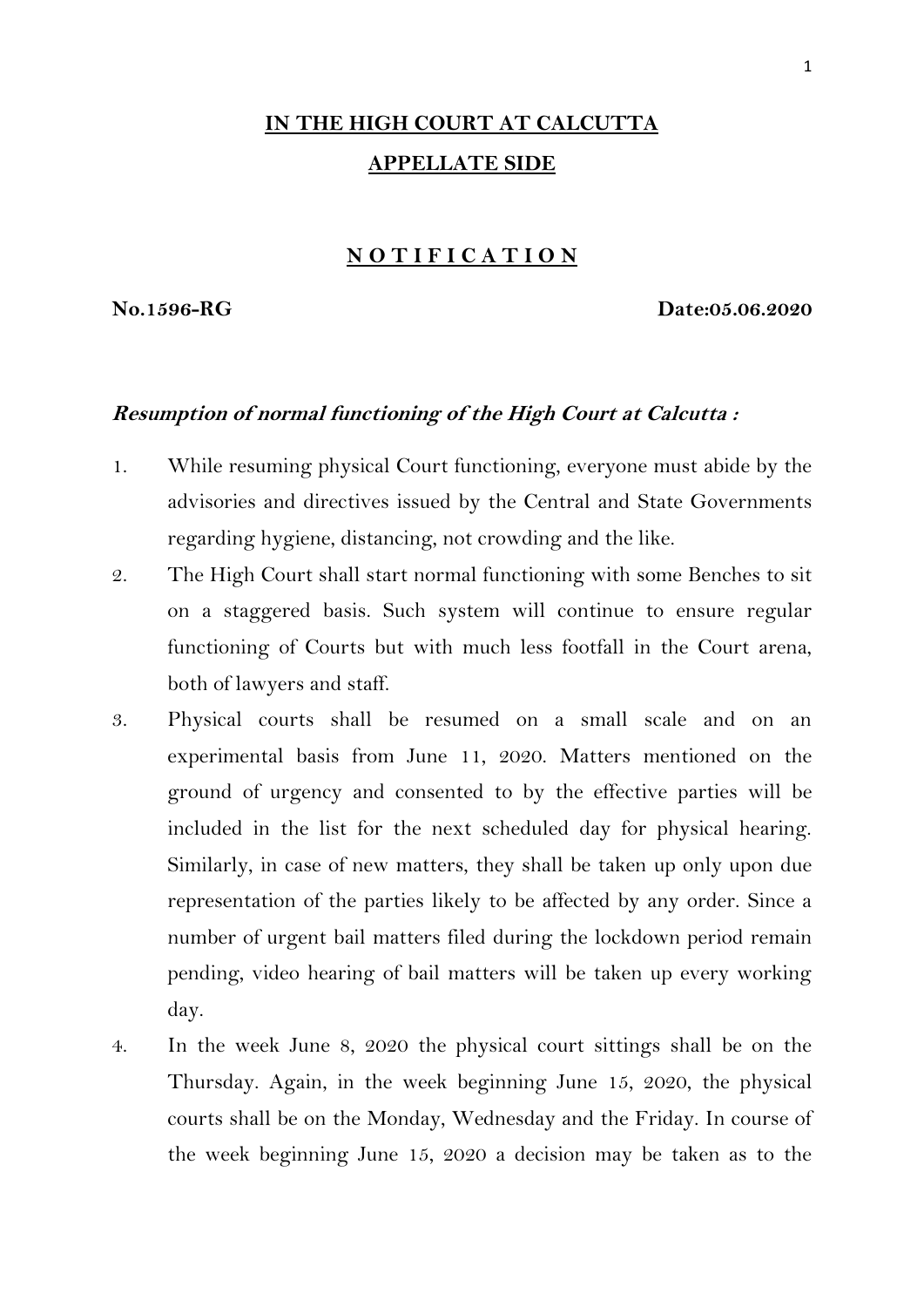further course of action based on the experience of the experiment till then.

- 5. Every Bench will indicate a cluster of matters that will be taken up in Courts in every hour of sitting. If such matters are exhausted, other matters scheduled later in that day will not be taken up during such time. If the matters are not exhausted during the allocated time, they will stand adjourned till another day, but will not spill over into the times allotted for other matters on that particular day. This will ensure certainty of matters and limited need for lawyers to stay the entire day in Court.
- 6. Apart from the Judges on the Bench, three Court staff will be present in every Court room at any given point of time. No more than eight lawyers and litigants will be allowed entry into any Court room at any given point of time. If a particular matter requires more lawyers, such matter will stand adjourned unless the parties agree otherwise without compromising on the number of persons being permitted entry into a particular Court room.
- 7. There will be a distinct gap of about two minutes between the completion of a matter and the beginning of the next to allow changeover of the personnel appearing. If the designated courtrooms permit, there will be different entry and exit gates. However, this may not be possible for every courtroom.
- 8. The distancing norms shall also be maintained in the Bar Rooms. It is suggested that no more than 25 per cent of the sitting capacity in any library room be allowed entry into such room at any given point of time. However, this has to be monitored by the Libraries and members of the Bar.
- 9. With such restricted functioning of the Court, it is expected that the number of lawyers, clerks and others connected will be much reduced in the Court rooms and the number of vehicles parked around the Court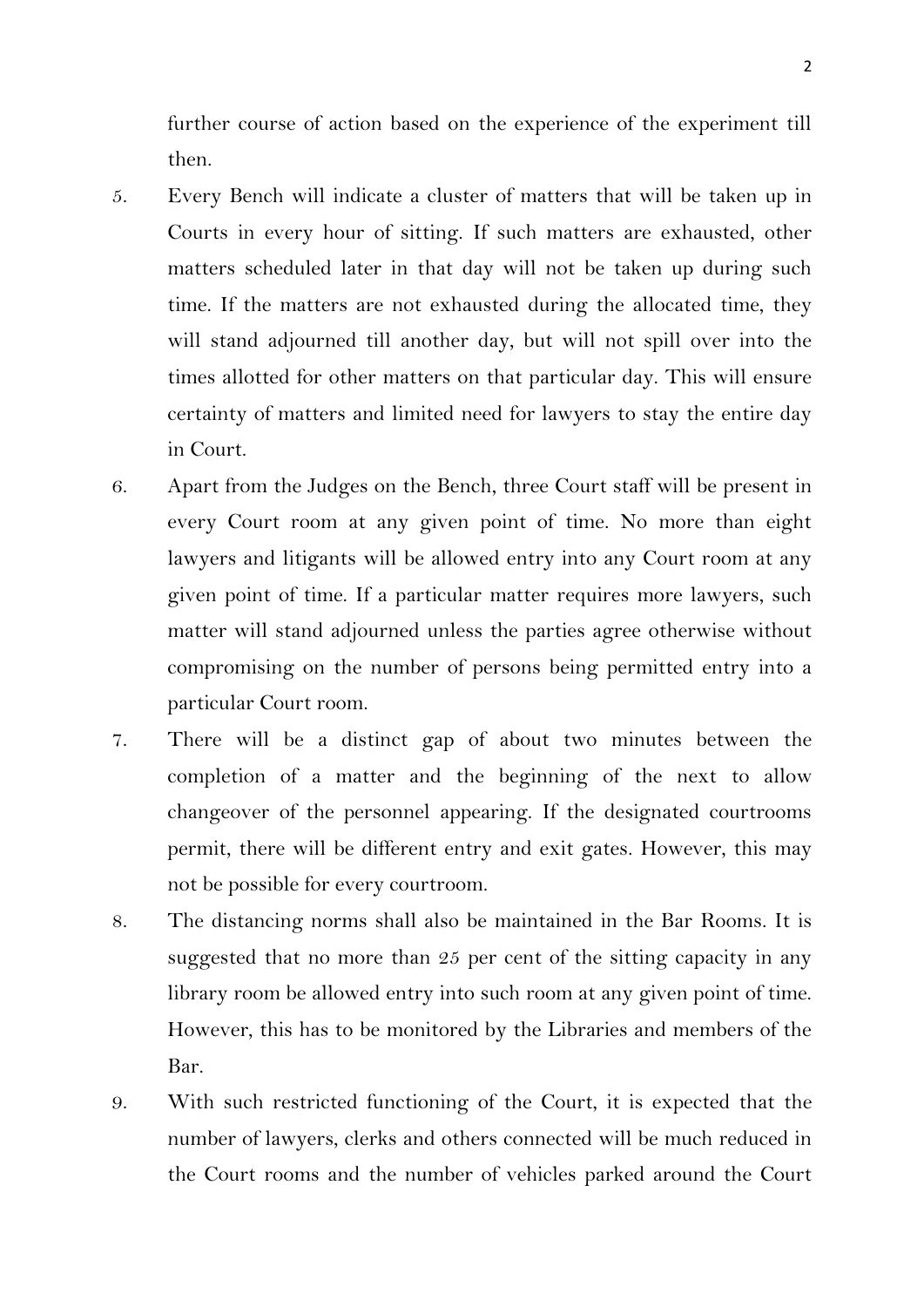buildings will also be minimal and reasonable. The litigants and other staff who may not be required to be present should be discouraged from coming to the Court or remaining in the Court premises beyond the period absolutely necessary.

- 10. All lifts will be functional. However, no more than three persons will be allowed on the smaller lifts and not more than five persons will be allowed on the bigger lifts at a time.
- 11. The travellator connecting to the Main Building and the Centenary Building will be functional on an experimental basis as long as the twostep gap norm is maintained.
- 12. In the event physical functioning of the Court resumes but it is observed that the distancing and health and hygiene advisories are not been met, the Chief Justice may be constrained to stop the physical functioning of Court.
- 13. For the time being, the canteens and refreshment services in the High Court premises will not resume.
- 14. Till such time that all restrictions as to movement and crowding are absolutely lifted, persons not having work in Court and litigants who are not appearing in person or who have not been directed to appear before any Court, should refrain from coming to Court. In any event, unless there is definite business, lawyers should try and come close to the time when their matters are scheduled to be taken up and leave not much later than after their matters are over.
- 15. Written submission in urgent final hearing matters to be taken up now may supplement any limited hearing. However, the written notes should be as brief as possible.
- 16. Form "A" and Form "B" will be available in the High Court website for them to be downloaded.
- 17. Advocates-on-record filing any application or pleadings should furnish latest details of email id and mobile numbers.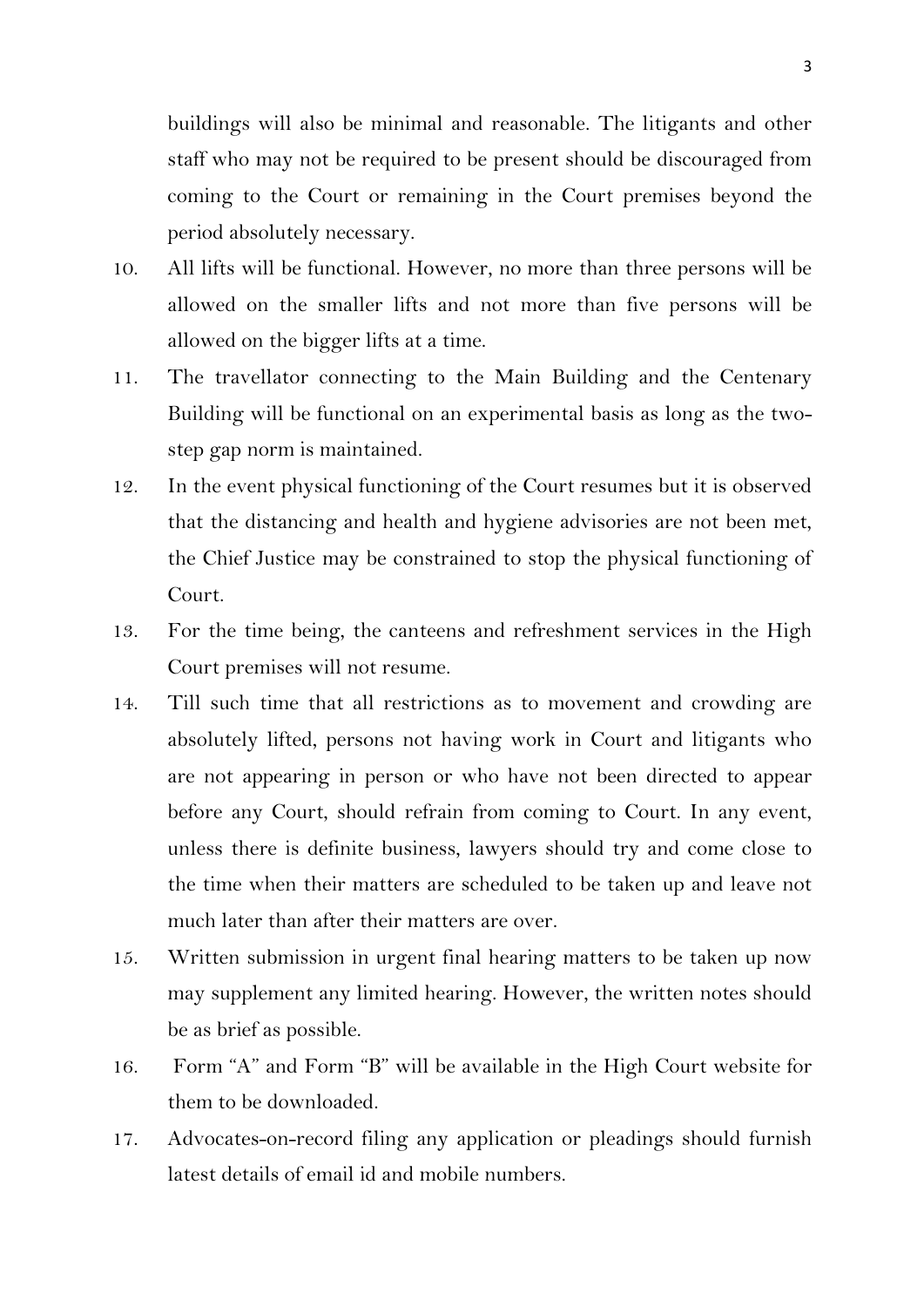- 18. The email id and mobile numbers of Learned Advocate General, Government Pleader, Public Prosecutor and key Law Officers of the State will be published on the High Court Website. The email ids and mobile numbers of such State and Central Government agencies as may be available in the High Court and verified, will also be published on the High Court Website. This is to facilitate the service of notice or other material by electronic form. However, Law Officers should not be disturbed unnecessarily for such purpose.
- 19. Only such personnel, including Learned Lawyers, who have matters in court should enter the main building. All judicial work will be confined to the main building for the time being.
- 20. Till further orders, all matters pertaining to the Port Blair and Jalpaiguri Circuit Benches will be conducted on virtual or physical form at the principal seat.
- 21. The Judicial hours for the time being will be from 11 am to 1 pm and from 2 pm to 4 pm.

#### **Bench set-up :**

- 1. Two bail benches shall continue on the video platform but with increased frequency than at present. In addition, a Single Bench for bail matters will be set up via video conference. All such benches will only take up petitions and applications filed on the ground of urgency.
- 2. In addition to the bail benches taking up matters through video conference, two division benches and three single benches shall sit on alternate days to take up other urgent matters which are mentioned in advance and are directed to be included in the list. The urgent bail benches will function on a daily basis from June 9, 2020. The urgent physical courts shall function on the specified days beginning June 11, 2020.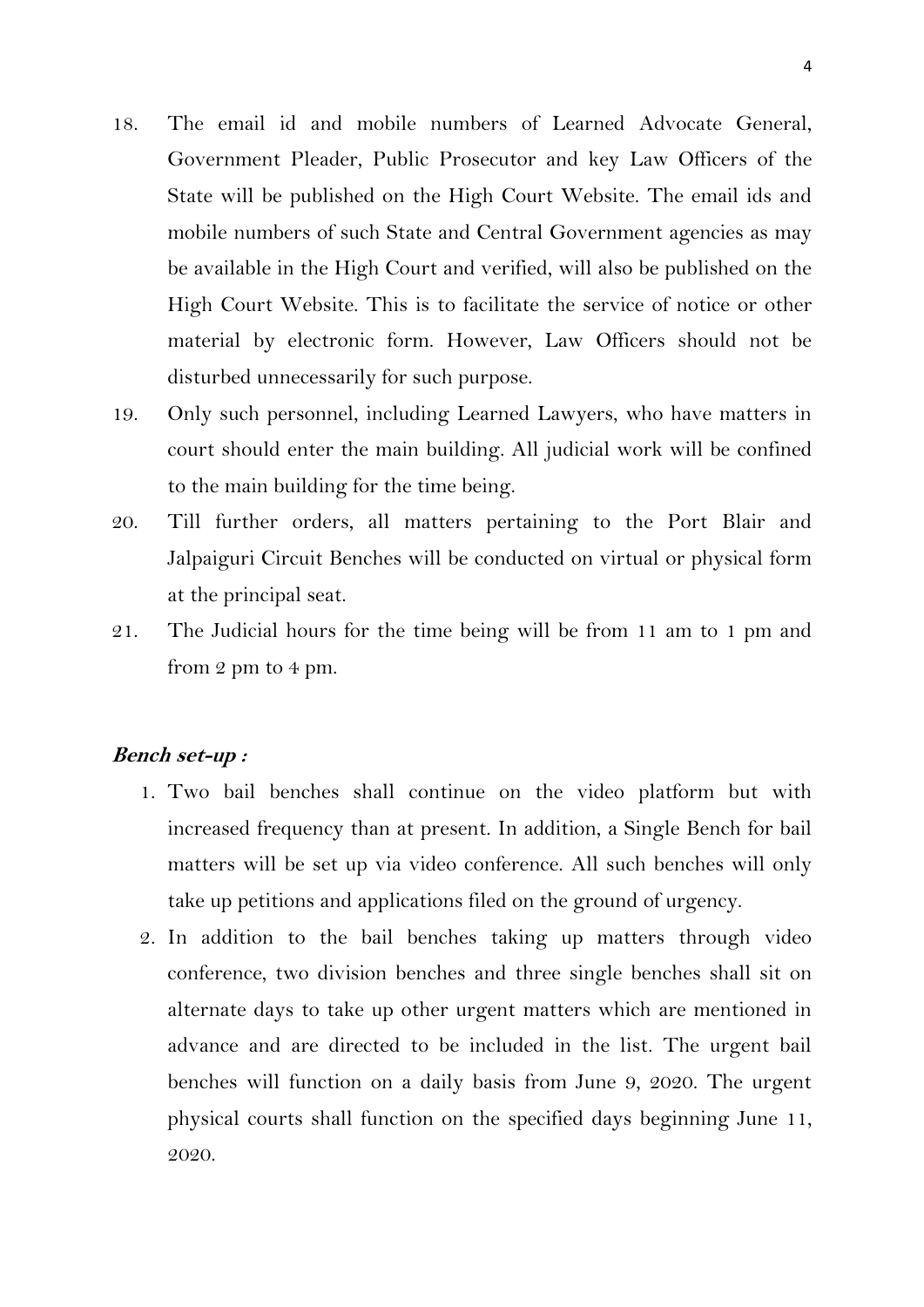3. The two physical division benches shall be divided thus: one for all urgent writ appeals and urgent matters on the Original Side to be heard by a division bench and urgent tribunal matters; the other bench will take up all other urgent Appellate Side business both civil and criminal to be taken up by a division bench except bail matters.

The business allotted to the three single benches shall be thus: one bench for all urgent writ matters irrespective of classification; the second bench for all urgent Original Side matters to be taken up by a single bench; and, the third bench for all other urgent Appellate Side matters to be taken up by a single bench.

- 4. The Chief Justice's bench will take PIL and all other matters to be taken up by a division bench as may be determined by the Hon'ble Chief Justice. The Chief Justice's bench may take up matters on video conference or in physical manner or a combination of both.
- 5. The above physical functioning of the court will be on 11.06.2020, 15.06.2020, 17.06.2020 and 19.06.2020. Urgent bail matters will be taken up daily via video conference as indicated from June 9, 2020.

# **Filing of cases :**

- 1. At the Filling Counters, the Oath Commissioners' Office and Certified Copy Sections, crowding will not be permitted. Queuing should be followed by maintaining distancing norms and designated circles would be put in place on the floor.
- 2. For the time being, new matters filed for being taken up by the physical process will have to be stamped and punched and filed in the usual manner by maintaining distancing norms. There will be four counters for filing on the Appellate side and two counters for filing on the Original Side, all situated at the ground floor for the moment.
- 3. Three Oath Commissioners will be available on the ground floor.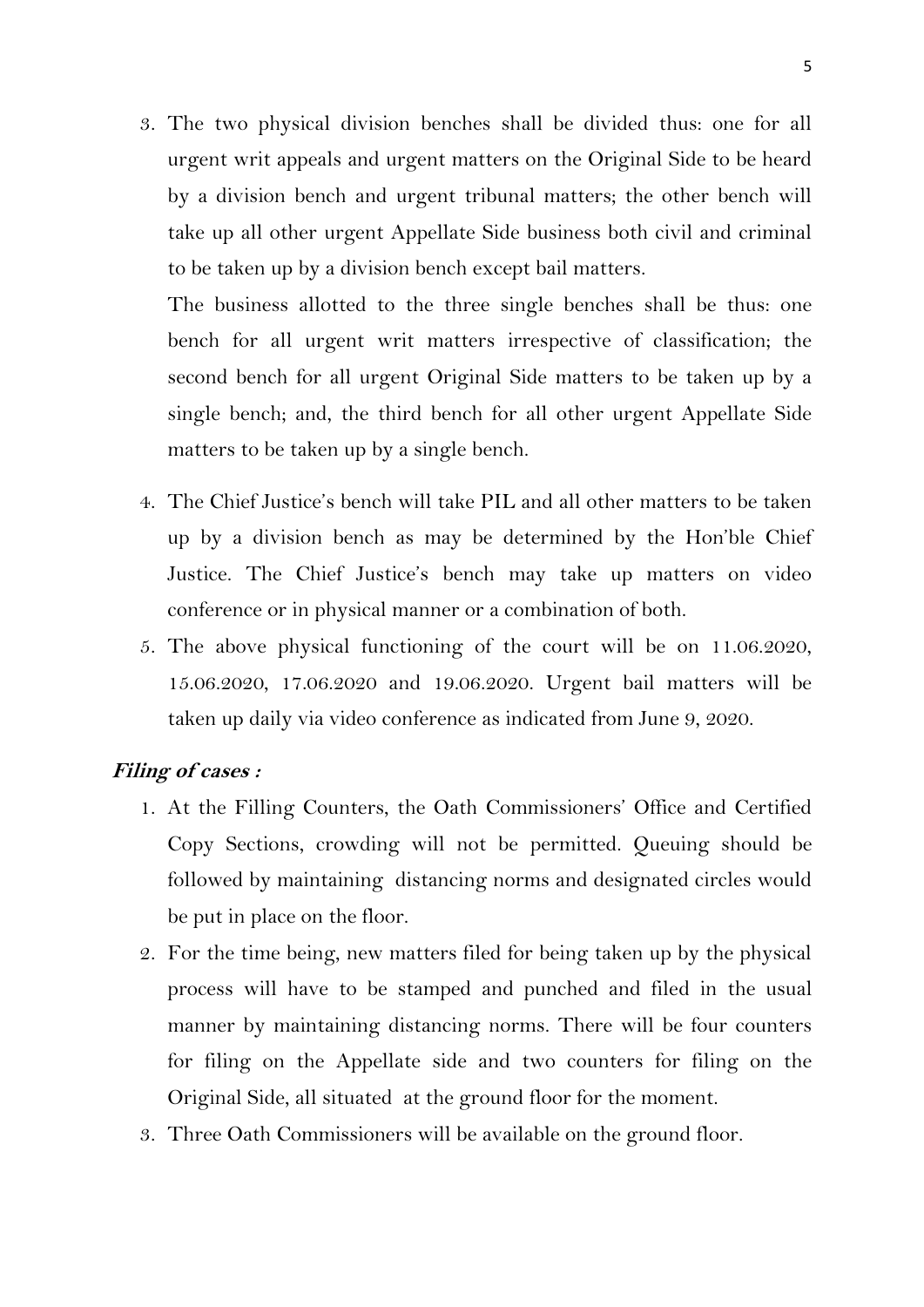- 4. Pleadings may also be verified by affidavits affirmed before notaries public. However in every such case, the relevant affidavit must be accompanied by a certification of authenticity by the concerned Advocates on record. For urgent bail matters, E-filing in the present form will continue.
- 5. Filing of urgent bail matters to be taken up by the court through VC, shall continue to be through Email i.e, **[chcfiling@gmail.com](mailto:chcfiling@gmail.com)** at present.
- 6. At the temporary filing counter on the ground floor, copies of petitions along with presentation form, all in proper form as indicated hereinabove, shall be received against a tender number and the list of cases filed on a particular day with final numbers shall be published in the afternoon on the same day along with the 'defect list', if any, after the process of filing of a case is exhausted.

# **Copies of order :**

1. Applications for obtaining certified copy may be made online as per the information to be put up on the High Court website.

## **Mentioning of a matter :**

- 1. Mentioning before the individual Benches will be taken up before physical functioning of Court resumes so that the list of matters can be arranged accordingly, based on the urgency of the matters.
- 2. Mentioning will be on the video platform. However, to facilitate lawyers who face connectivity problems and those who lack the necessary gadgets, two court rooms shall be set apart for mentioning from such court rooms by video link. The mentioning will be heard by the available benches by video link and only matters directed to appear before the corresponding benches on such days as indicated will be listed.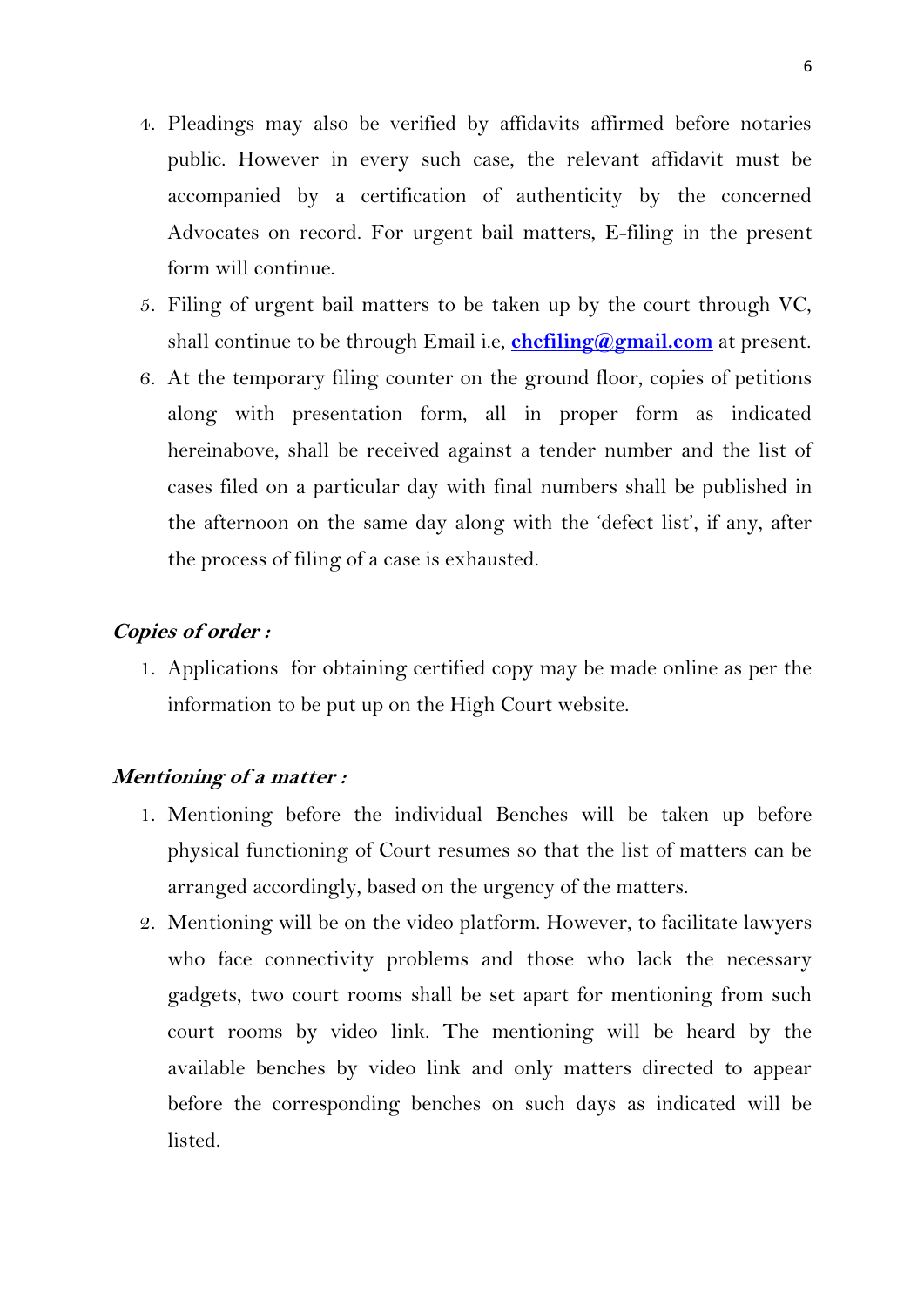3. Mentioning for inclusion in the list to be taken up for June 11, 2020 will be allowed between 4.30 pm and 5.30 pm on June 9, 2020 before such benches as designated by Hon'ble The Chief Justice. All learned lawyers intending to mention the matters must email the short ground of urgency and disclose their email id and phone number to the mail id **mention.case.hccal@gmail.com** with a copy marked to the other parties by 12 noon of the day on which the matter is proposed to be mentioned. A list of the matters for which mentioning will be taken up will be put up on the website and published outside the courtroom numbers 3 and 10 by 3 pm on June 9, 2020. For those who do not have smart phones or appropriate gadgets to participate in video mentioning, they may mention from court room numbers 3 and 10 which will be opened up for such purpose. Similarly, mentioning for matters to be included on June 15, 2020 will be permitted on June 11 and June 12, 2020 with identical pervious guidelines. For this, the mentioning slip in specified format should be submitted at the prescribed email id within 1.30 pm on the relevant dates. The said process will be repeated for matters to be included on June 17, 2020 and June 19, 2020 with mentioning dates being June 15 and June 17, 2020, respectively.

# **Court rooms :**

- 1. Sitting of Benches shall be held in court rooms No. 1 ( in case the Hon'ble the Chief Justice is pleased to hold physical court instead of, or in addition to, virtual ), 5, 8, 11, 12, 13, 16, 19.
- 2. Mentioning shall be allowed from court rooms No. 3 & 10, in case any Ld. Advocate opts for the same.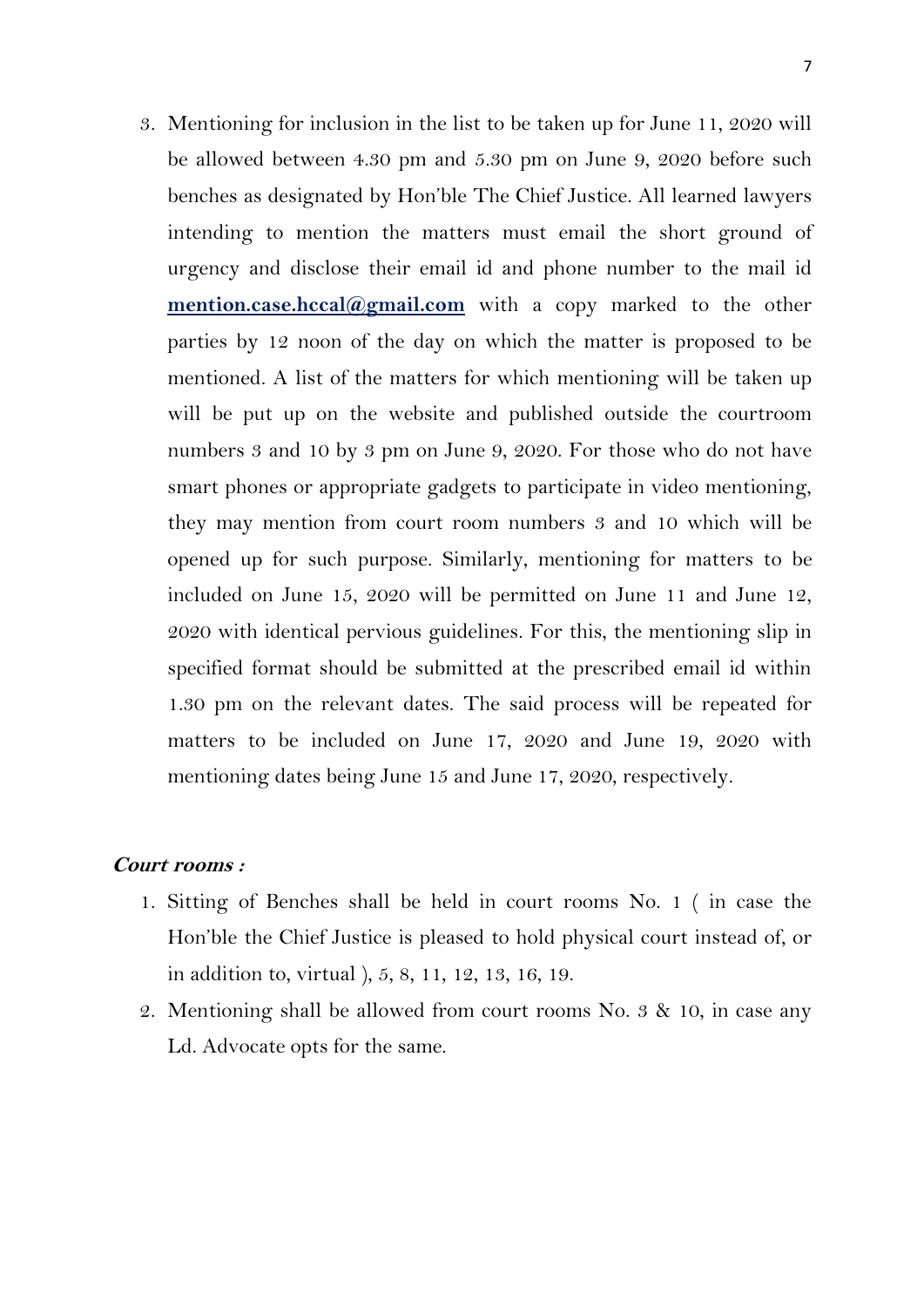- 1. At present, three gates may be used to access the main building and, until further orders, all judicial and related work will be conducted in the main building.
- 2. Apart from the Judges' gate, which will be used by the Judges and a limited number of court staff, the three other gates available will be Gates "B", "C" and "E.

Gate "B" will be available for access of the court staff, Learned Advocates and clerks/peons.

Gate "C" will be for exclusive use of Ld Advocates.

Gate "E" will be for the use of all, including a limited number of litigants who may unavoidably be required to attend court.

#### **Maintenance of COVID protocol :**

- 1. Covid Protocol of the State Government to be followed like –
- a) wearing of mask,
- b) social distancing,
- c) maintenance of hygiene.
- 2. Liquid soap or equivalent to be kept in dispensers in all washrooms open to lawyers and staff of the Court.
- 3. It goes without saying that temperature guns and such other measures as may be necessary at the entry points will have to be in place.
- 4. At every gate, temperatures will be checked and those running an impermissible temperature will not be allowed access.
- 5. Every effort will be made to provide liquid soap in dispensers in all toilets and santiziers will be available in the functioning courtrooms. However, every person entering the court premises should carry personal hand sanitizers.